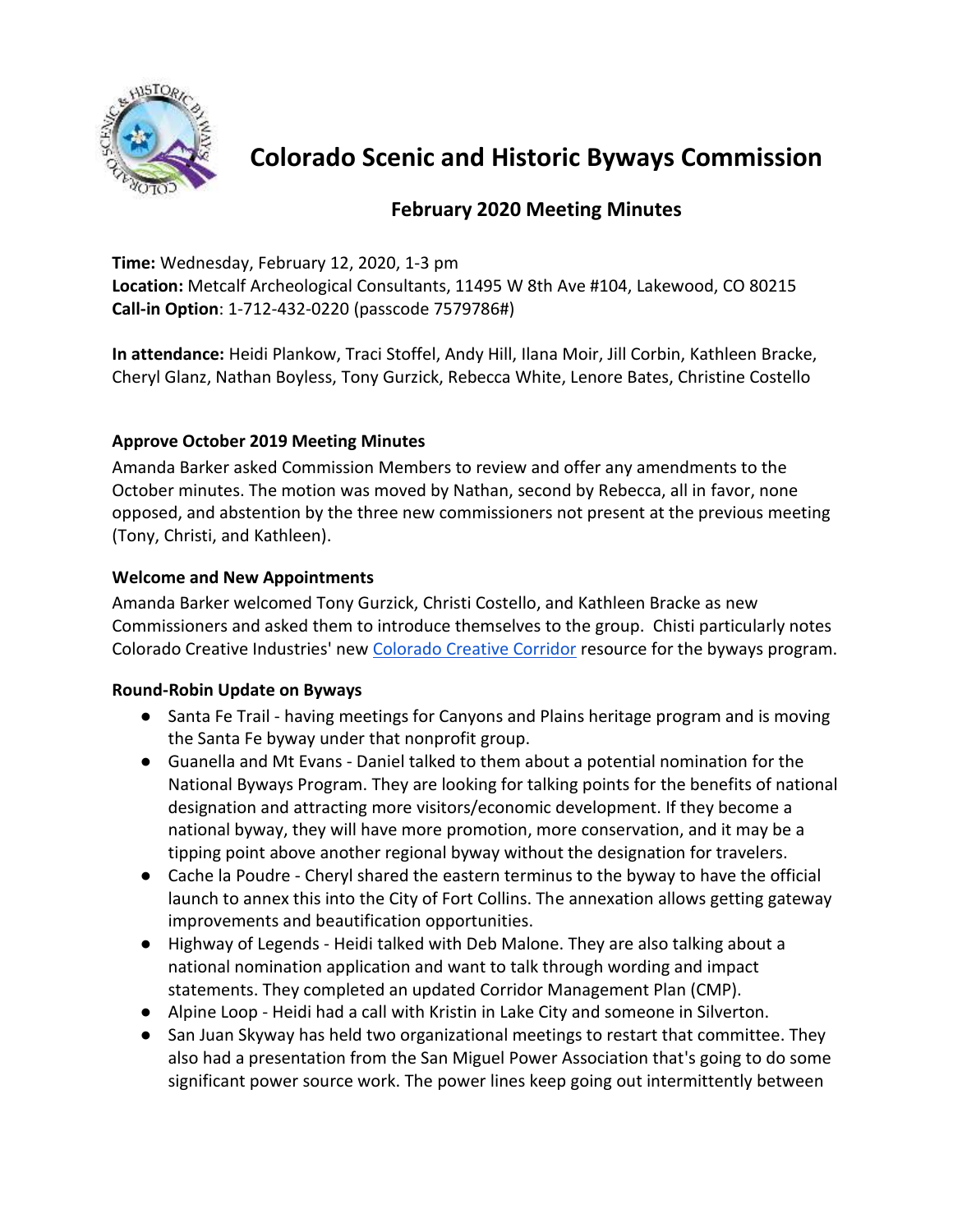Ouray and Silverton that could have an impact on the byway. They received visual impact guidelines from Lenore.

- Trail of the Ancients they are actively recruiting for their committee. Heidi spent time with Susan down in Cortez.
- West Elk Loop attended a meeting in Redstone. They are looking at a collaborative project on better parking/services at a parking area at Penny Hot Springs. They are looking to develop more signage.
- Frontier Pathways applied for a CTO craft workshop scheduled for March 5, also completed an update to their CMP.
- Gold Belt applied for a Craft Mentor via Heidi to gather more information.
- Several commissioners were never assigned a direct byway to be a point of contact. Amanda will set up a way to match commissioners with byways and assign them out so that each of the 26 byways has a point of contact beyond Lenore as Program Manager.

### **Colorado Byways Symposium Update**

*Please note that this update was given before Colorado's stay at home orders. The Byways Symposium has been delayed and is not occurring in May 2020.* 

Lenore Bates and Heidi Plankow gave an update about registration. The planning committee is Lenore, Heidi, and Kelli Helpler. The symposium will be May 6-8. Registration is limited to 150 people with a good idea that it will sell out.

Speakers will include Mark Falzone from Scenic America, two local speakers from Ouray, Rosemary (former poet laureate with poetry on the topic of the San Juan Mountains, lives at the intersection of two byways). Also, Karen Riche, "No Individual Heroes" about the mountain rescue team along the Million Dollar Highway and Alpine Loop

Tracks at the symposium will include promotion and partnership—the Welcoming Remarks from Shosanna and Mayor of Ouray, Awards Dinner. There will be a special session on the Colorado Hot Springs Loop, connecting byways to hot springs. The pre-tour bus has an overnight in Cortez and will return in time for registration. The Friday tour post-tours will take attendees over the West Elk Loop (stop at Redstone Castle), and Grand Mesa, will have rally points to caravan with a group.

The Commission meeting 9 am-12 pm in Ouray on May 6 (this is now online). Please sponsor if you haven't already. Coordination with the Governor's office should be explored, especially as we could prepare a new executive order for the Byways Commission. Make sure to have handouts to share and promote at the symposium (plus give to the Governor)

### **2019 Annual Report & new 2020 Survey**

Lenore Bates gave a brief report on the [2019 survey and the collected responses \(online here\)](https://docs.google.com/spreadsheets/d/1GHQpxK06Ic2SMpm3exPcJ2ro-BgHURjmfs2U5hpg5NI/edit?usp=sharing). Heidi, Cheryl, and Lenore did a big push at the end of the year to get more responses. 20 or 21 individual byways have a board, most of them do not have job descriptions for board members.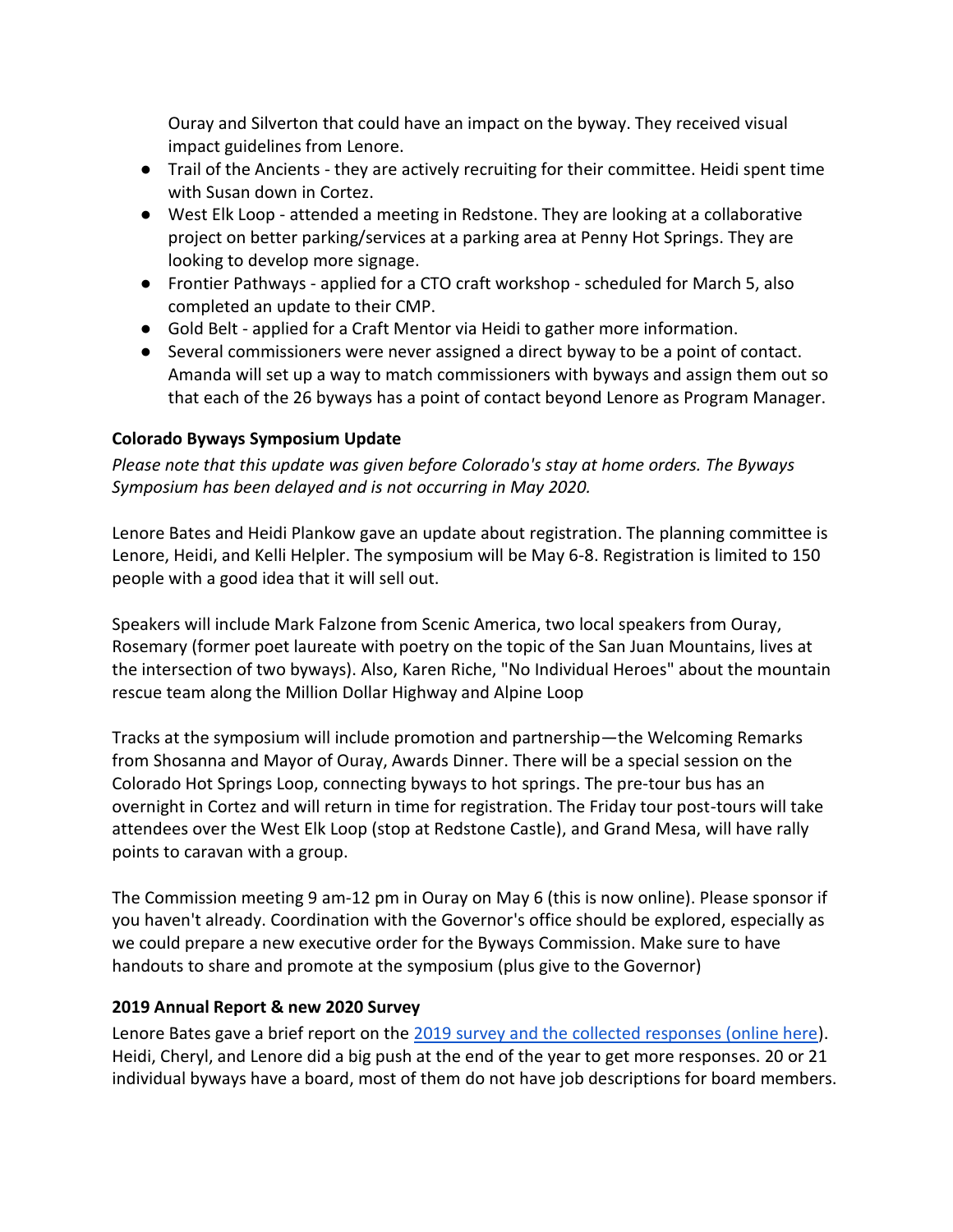Lenore will be looking back on the 2017-2019 surveys for additional information and comparison. She will prepare a Program Activities report. The 2020 survey about 2019 byways activities is now underway.

### **National Scenic Byways Nominations Process**

Lenore Bates went over the structure of the nominations and the resources the FHWA provided to complete a successful national nomination. Lenore will alert the commissioners to critical dates. One of the primary focuses of the May commission meeting will be to review and provide feedback on nominations drafted and submitted to the state (in advance of sending to the Federal level). We are expecting nomination applications from these byways:

- Highway of Legends
- Mt Evans
- Guanella Pass
- Silver Thread
- Los Cominos
- Trail of the Ancients (extension)

# **National Scenic Byway Foundation Awards Update**

Lenore Bates has reached out to the byways contacts about submitting award nominations by February 28. The Highway of Legends hopes to get recognition/an award for their TravelStorys app, the Trail of the Ancients for the completion of the McElmo Flume Overlook. There will be an awards ceremony. Lenore encourages everyone to sign up for the NSBF email lists for relevant information and webinar opportunities. Do so at the bottom of this webpage: [nsbfoundation.com](https://nsbfoundation.com/)

### **Partners in the Outdoors Byways Meeting**

*Please note that this update was given before the COVID-19 outbreak and Colorado's stay at home orders. PITO in person was canceled. Some virtual experiences will take place now. More info here:<https://cpw.state.co.us/partnersconference>*

Lenore Bates gave an update on planning for Colorado Parks and Wildlife's Partners in the Outdoors Conference and the Byways Meeting taking place one of the mornings. Kat from Ouray has three rural advisors working with OEDIT to talk about how her position is working with rural communities. She will present at the event and will have some stuff put together. Christy will ask Samantha as Deputy Director for Outdoor Rec to speak at the byways meeting.

### **Program Updates and Discussion**

### **CTO Byways Microsites**

Colorado Tourism Office (CTO) secured a \$200,000 grant through History Colorado's State Historical Fund grant process to develop 26 microsites for the Byways Program under the colorado.com website. They have gathered feedback to byways commissioners and byways contacts to ensure accuracy and tone. All 26 videos have gone to SHF for approval. The launch date is unclear because of SHF's response.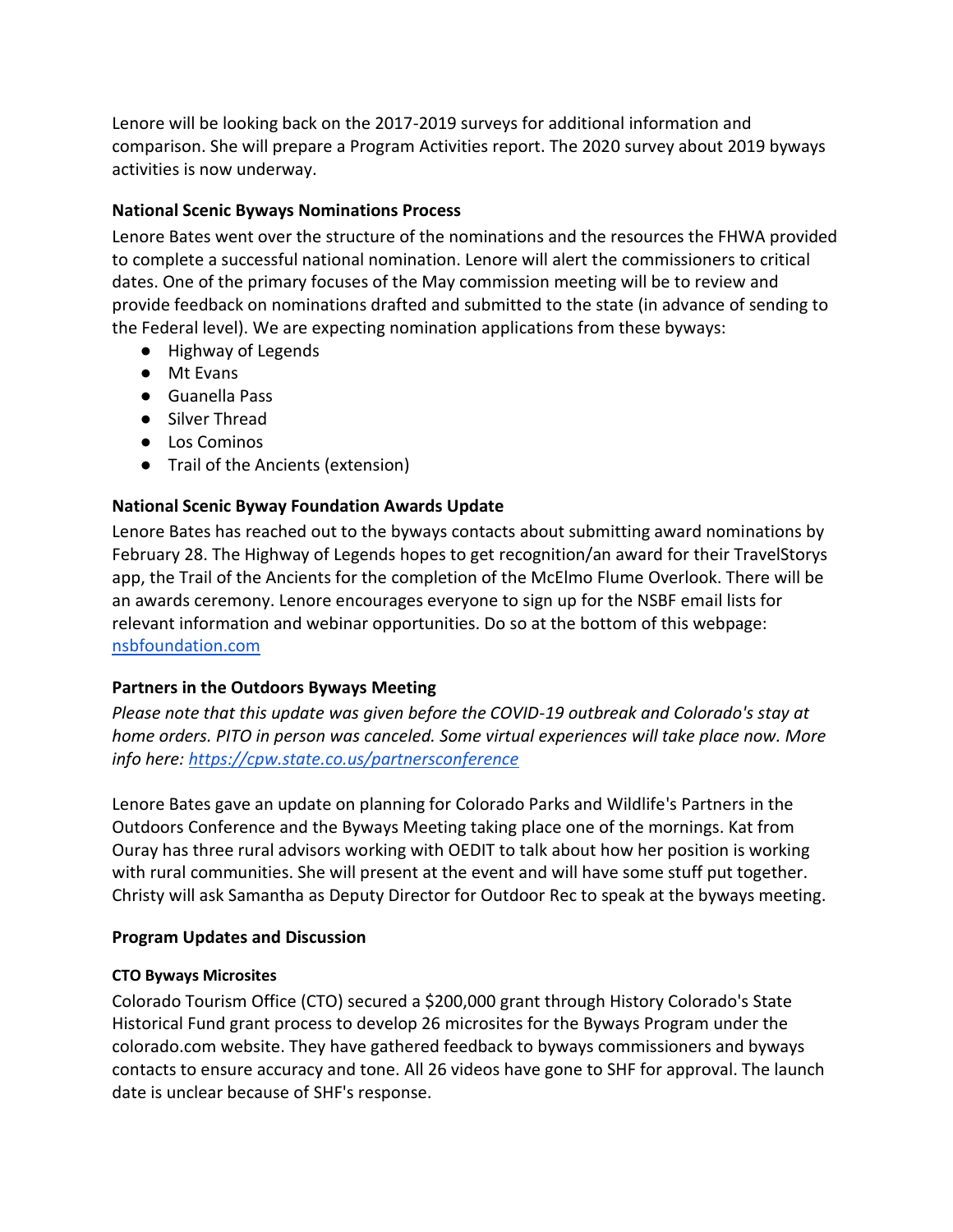Jill Corbin requests from the Commission to spread the word as they get to the end of the grant cycle, and has to make a stop for feedback. SHF has to approve all content during the grant timeline. In late summer or early fall, SHF's involvement with the project is complete, and CTO can fully manipulate and change the content. There will be a 2.0 version of the site in FY2021 tied to the CTO budget.

National Travel and Tourism Week is the beginning of May. Tourism offices for each state reveal strategies for each state. The hope is to engage the regional groups to promote and use the site during that week and prepare for Memorial Day Weekend.

#### **Electric Byways**

The Colorado Energy Office (CEO) is working to define and identify electric byways around the state and tie to a grant to install charging stations. By June and July, we hope to have five byways to be able to be deemed "electric." Nine are "very close and ready to go," but we have to see how the EV charging stations shake out.

#### **Federal Lands on Planning**

Lenore has participated in planning conversations on byways, stating our byway needs and how our program feeds into Federal planning.

#### **2020 Meetings**

- August 6, 9:30-12:00
- November 5, 9:30-12:00
- Annual byways meeting at CDOT in September

### **2020 elections: Chair, Vice-Chair, and Secretary**

Amanda Barker, at the time of this meeting, was the Byways Chair. Because of Sheila Sears' recent retirement, she also was in the role of Secretary. She has asked Nathan Boyless to step in as Chair and to move back into the Secretary position. She does not have a specific nomination for the Vice-Chair position.

Daniel Cressey nominates Nathan as Chair and Amanda as Secretary with the Vice-Chair to be determined at the following May 6 meeting. Christy and Cheryl seconded this. All in favor, none opposed. The recommendation from the Commission is to have further conversations with a few commissioners in the interim and nominate the Vice-Chair at the May 6 Commission meeting.

The meeting concluded at 3:06 pm.